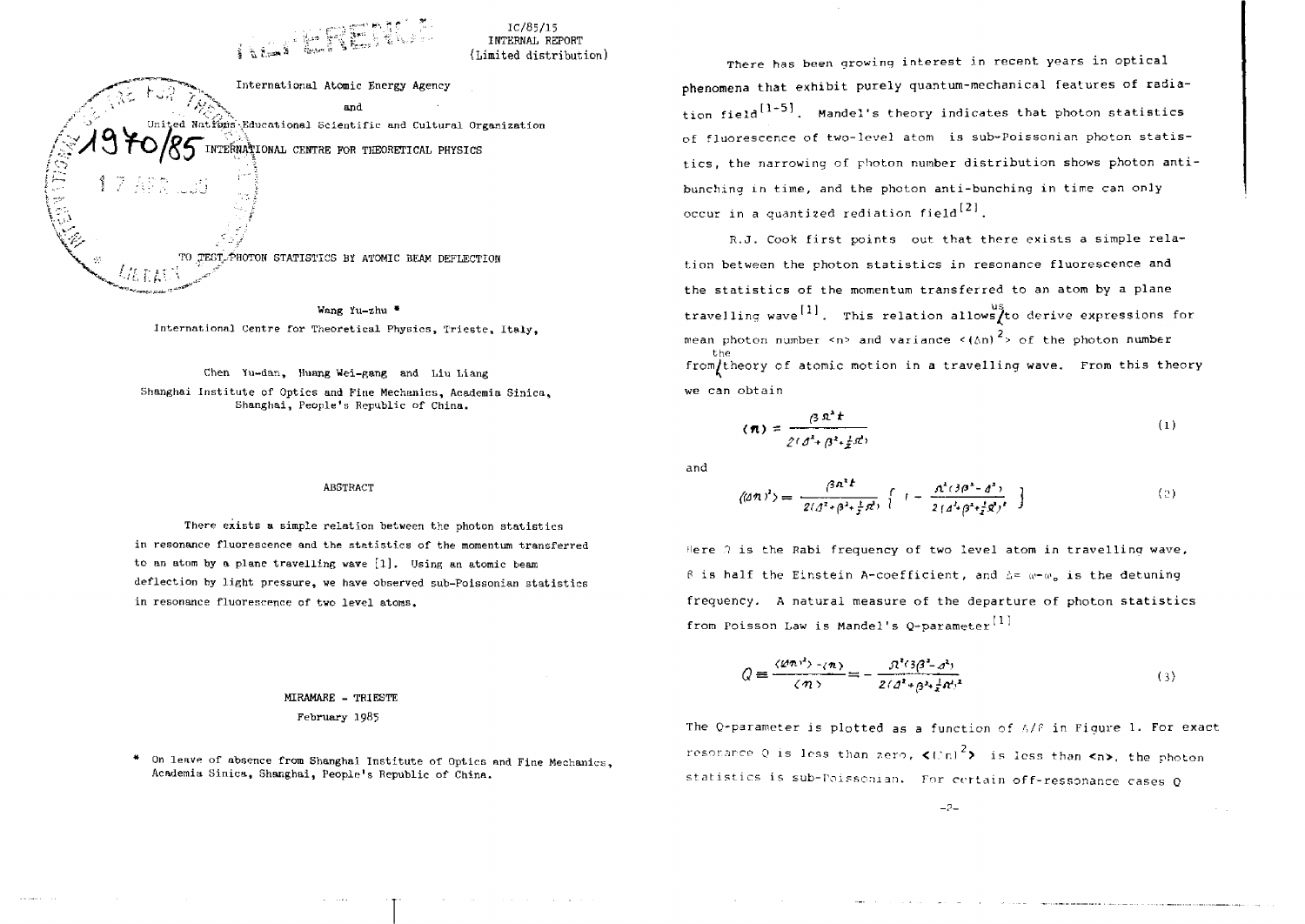may be greater than zero, the photon statistics is Super-Poissonian. This result is of interest because it shows that sub-Poissonian photon statistics is not a necessa  $\gamma$  consequence of photon antibunching in time, which is always present in the radiation from a single two-level atom. Anti-bunching and sub-Poissionian statistics are distinct effects that need not necessarily occur together<sup>[5]</sup>. An experiment to verify this prediction is very valuable.

 $\mathbf{f}^{\text{f}}$ 

R. J. Cook suggested an atomic beam deflection experiment to demonstrate the non-Poissionian statistics. The atomic beam is transversely illuminated by a laser beam. In this case, the 0 is expressed as

$$
Q = \frac{M(\langle \psi \rangle)}{\kappa k \langle \psi \rangle} \times \frac{[\langle (\langle \Delta \theta \rangle^2 \rangle - \langle \langle \Delta \theta \rangle^2 \rangle - s^2 \langle \theta \rangle)]}{\langle \theta \rangle} = \frac{7}{5}
$$
 (b)

Here M is the mass of atom, V is the velocity in X-direction, fik is photon momentum,  $\langle 6 \rangle$  is the mean deflection angle.  $\langle (68)^2 \rangle$  is the atomic beam spreading under laser beam illumination.  $\leq (\triangle \theta) \geq_0$ describes the initial beam divergence and  $S^2 \leq R > 2$  is the contribution to the beam spreading resulting from the distribution of the atom's velocity. S<sup>2</sup> is expressed as  $S^2 = \frac{z_1}{\sqrt{2}} - \frac{1}{\sqrt{2}}$ ,  $\frac{z_1}{\sqrt{2}}$ ,  $\frac{z_2}{\sqrt{2}}$ , For a thermal atomic beam,  $\langle 6 \rangle^2 s^2$  is quite large. To overcome this problem, S must be decreased by velocity selection, meanwhile the density of atomic beam decreased strongly. For a significant measurement  $\langle (\Delta v)^2 \rangle^{\frac{1}{2}} / \langle v \rangle$  must be less than  $1/40^{[1]}$ .

We suggest a experiment of atomic beam deflection by the multiple laser beam to test photon statistics. The principle scheme of the experiment is shown in Figure 2. The idea is that the atomic beam travels across the multiple laser beam, which propagates forward and backward between two reflectors, the mean light forces cannot. change the motion of the atoms, but due to

the quantum feature of radiation field, the momentum diffusion occurs, and the atomic beam spreads. In this case, the Q-parameter has been derived.

$$
Q = \frac{2M^2(d^2 + \beta^2 + \frac{1}{2}n^2) \langle \gamma^2 \rangle}{Nd \langle \frac{1}{2}k \rangle^2 \beta \, n^2} \left[ \langle \frac{a\theta}{2} \rangle^2 - \langle \frac{a\theta}{2} \rangle^2 \right] - \frac{7}{5} \tag{5}
$$

Here N is a number of laser beams, d is the diameter of laser beam. For resonance,  $\Delta=0$  and the intensity of the laser beam is strong enough  $\epsilon^2 \rightarrow \epsilon^2$ , 0 becomes

$$
Q = \frac{M^2(\nu^3)}{Nd(\hbar k)^2 \beta} \left[ (\langle \omega \theta \rangle^2) - (\langle \omega \theta \rangle^3) \right] - \frac{7}{5}
$$
 (6)

All parameters in the expressions (5) and (6) are directly measured in the experiment.

This method has two advantages: First, the expressions (5) and (6) clearly show that the velocity distribution does not introduce any additional spreading of the atomic beam. The reason is that, in the multiple laser beam experiment, the average deflection <e> is zero, so that  $s^2$ <e>><e>>
is zero. Second, in this experiment, atomic beam interact with the laser beam perpendicularly, all atoms will take part in the interaction, so that signal to noise ratio is much greater than that in the experiment usinq a velocity relected atomic beam.

An experiment of atomic beam deflection to test the non-Poissonian statistics is currently being carried out in our laboratory. The scheme of the experiment is a little different from that mentioned above. Eig.3 shows the scheme. The laser beam is incident at an oblique angle >tj with the atomic beam. The laser frequency is tuned to near resonance of the atom, due to the Doppler frequency shift, only part of the atoms is resonant with the laser beam. In the case

-3-

\*¥' Si

-I. -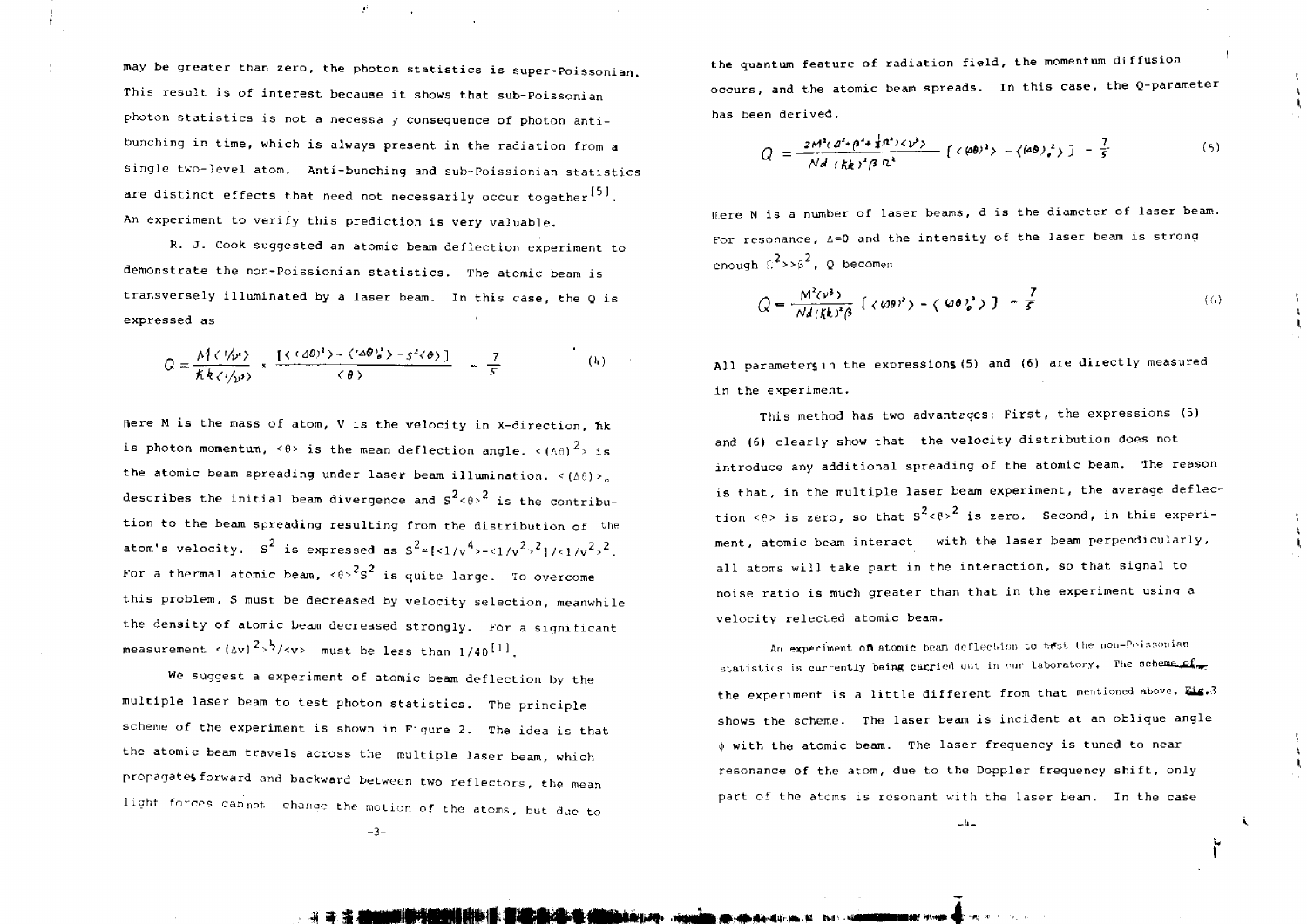of  $\phi \sim 84^{\circ}$ , the velocity distribution of the resonant atoms is very narrow, it is, about  $(\Delta v^2)^{\frac{1}{2}}/v_0 \sim 5 \times 10^{-2}$ . The Q-parameter is expressed ns

$$
Q = \frac{2 v_0^3 M^3 (\beta^2 + \frac{1}{2} \pi^2)}{N d / (R k) s c n^2 \varphi} \left[ \langle \langle \omega \theta \rangle^2 \rangle - \langle \langle \omega \theta \rangle^2 \rangle \right] - \frac{7}{5} \tag{7}
$$

Fiqure 4 is the experimental setup. The setup was described in [6], When the laser beam 1 is interrupted the OMA records the intensity distribution of the fluorescence of the atomic beam, as shown in figure 5, which indicates the initial divergence of the atomic beam. When the laser beam is incident to the mirrors, the atomic beam is spread by the momentum diffusion, as shown in Figure 6. If the amplitude of the distribution is expressed by J, the  $\langle (A9)^2 \rangle$  can be obtained as,

$$
\langle (d\theta)^2 \rangle = \frac{\sum_{i=1}^{N} (d\theta_i)^2 J_i}{\sum_{i=1}^{N} J_i}
$$
 (8)

the<br>From the experimental data, using/expression we have obtained  $\langle (6R)^2 \rangle = 2.15x10^{-7}$  and  $\langle (6R)^2 \rangle = 1x10^{-6}$ . The experimental parameters used are the following: the laser power  $P = 4.5$ mw, the source temperature T  $\neq$  790K, the mean velocity <V> = 930m/s. and the saturation parameter  $G = 1.22$ , using expressing (6), we have obtained  $Q = -0.63$ . Using the expression (3) we have obtained the theoretical  $Q = -0.74$ . The difference between experimental and theoretical results is due to measurement error of laser power inside the vacuum chamber. The preliminary experiment shows that the photon statistics in resonance fluorescence of twolevel atom is sub-Poissonian, the  $\langle \Lambda n \rangle^2$  is less than  $\langle n \rangle$ . We conclude that our results are consistent with QED theory of resonance fluorescence and the quantum theory of tho motion of the.  $\mathsf{atom}$ .  $\mathsf{---}$ 

## ACKHOWLEDGMENTS

One of the authors (Wang Yu-zhu) would like to thank Professor Abdus Salam, the International Atomic Energy Agency and UNESCO for hospitality<sup>a</sup> t the International Centre for Theoretical Physics, Trieste.

## REFERENCES

- **[ 1 ]** R. J . Cook , Opt . Commu. , 35 , **347** (1980) .
- (2) L. Mandel, Opt. Lett., 4, 205 (1979).
- [3] R. J. Cook, Phys. Rev., A22, 1078 (1980).
- $(4)$  S. Stenhom, Phys. Reports,  $43$ , 153 (1978).
- [5] R. Short and L. Mandel, Phys. Rev. Lett., 51, 384 (1983).

-6-

[6] Wang Yu-zhu, Zhou Ru-fang, Zhou Zhi-yao, Cai we-quan, Ni Guo-quan, Zhou Shan-yu, Wang Chang-sheng, and Zeng Wei-jun, Scientia Sinica, A27, 881(1984).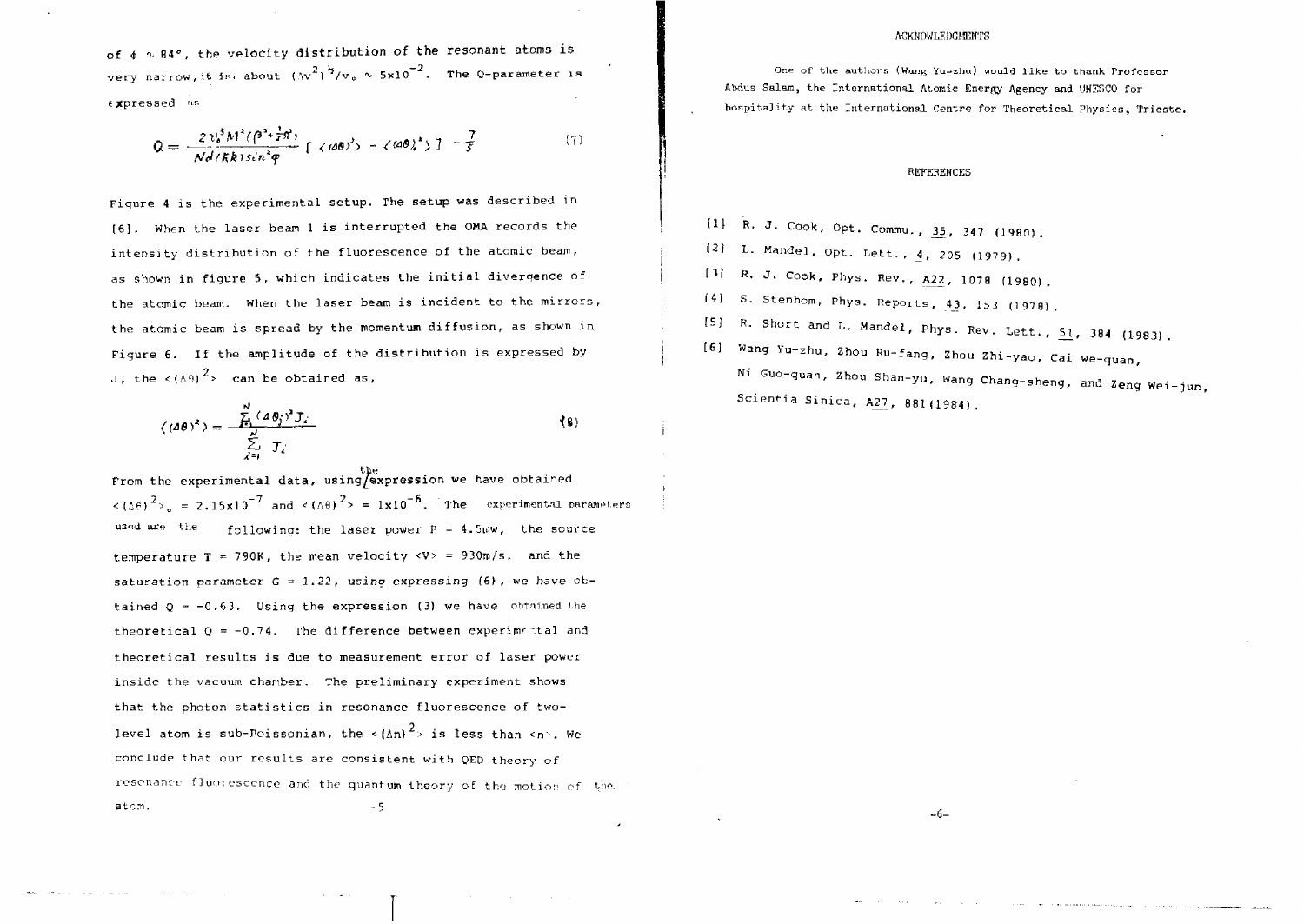

 $\mathbf{R}=\mathbf{r}$ 



**Fig.1.** Q-parameter versus  $d/\beta$  for  $\beta = \sqrt{2} \beta$ .

Fig. 3. Another schematic diagram of the experiment



LASER BEAM

 $\sim 10^{11}$  km

Fig.2. The principle scheme of the experiment.



Fig.4. The schematic diagram of the experiment setup. 1-CW laser: 2-oven: 3-collimator: 4-D.C.magnet: 5-X plate: 6-Na absorption cell; 7-OMA; 8-oscilloscope.

 $-8-$ 

 $\sigma = \pm 1$ 

 $\label{eq:2.1} \mathcal{L}^{\mathcal{A}}_{\mathcal{A}}(\mathcal{A})=\mathcal{L}^{\mathcal{A}}_{\mathcal{A}}(\mathcal{A})=\mathcal{L}^{\mathcal{A}}_{\mathcal{A}}(\mathcal{A})=\mathcal{L}^{\mathcal{A}}_{\mathcal{A}}(\mathcal{A})=\mathcal{L}^{\mathcal{A}}_{\mathcal{A}}(\mathcal{A})=\mathcal{L}^{\mathcal{A}}_{\mathcal{A}}(\mathcal{A})$ 

 $\mathcal{A}_{\mathcal{A}}$ 

 $\mathbf{r}$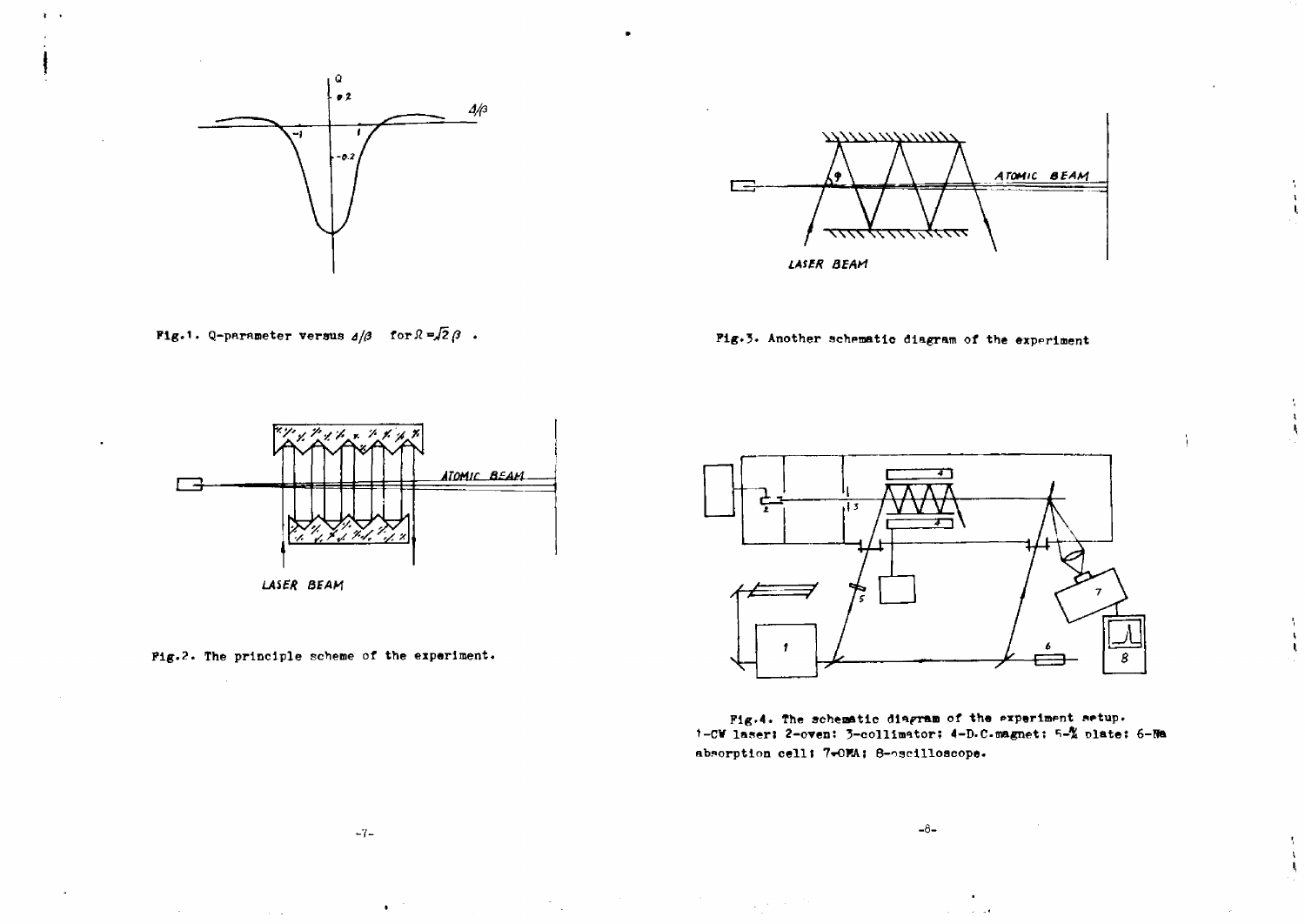

Fig. 5. The curves of the experimental results.. 1-undiffused: 2-diffused.

 $\mathbf{r}$ 

 $\sim$ 

 $\sim$   $\sim$ 

.<br>1999 - Paul Barnett, maria antzera magazinar